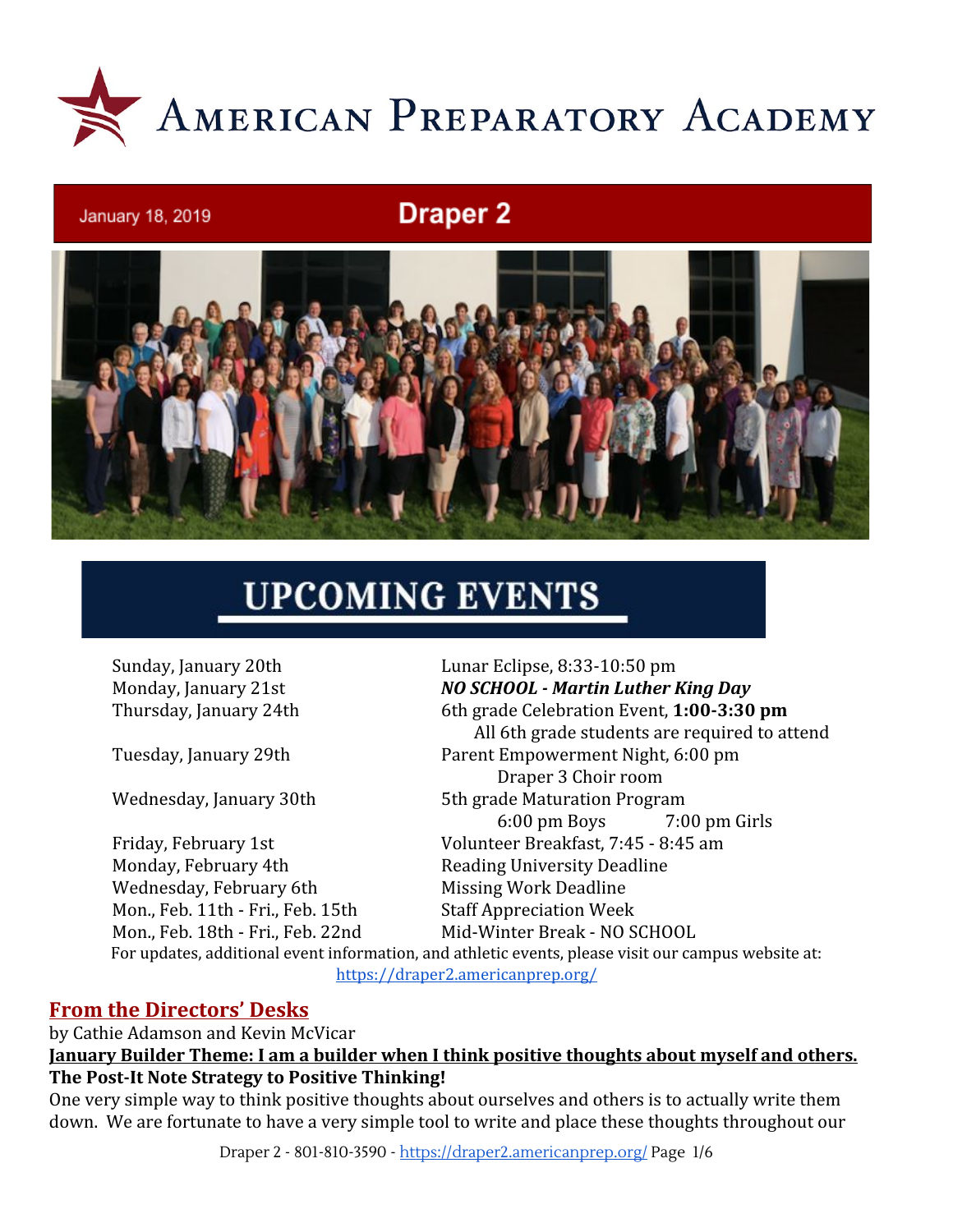

houses and lives. Take your favorite color post-it, or sticky notes, come up with a few positive thoughts and phrases, write them on a sticky note and place them throughout your home. You can put them around your bathroom, kitchen, living room, cars, bedrooms, lunch pails, etc……. This can be especially fun and uplifting when you start doing them for others. It can be very energizing to those in our lives when they come across an unexpected positive sticky note. Change the world for the better one sticky note at a time!

For an interesting article about how the Post-It Note was invented, click here:

<http://www.todayifoundout.com/index.php/2011/11/post-it-notes-were-invented-by-accident/>

## **New Lunch Menu**

Parents - it's time to order lunch for February. In fact, you can order until the end of the year! Our new menu includes kid-pleasing favorites like PIZZA, MINI TACOS, CHICKEN NUGGETS, and CORN DOGS. We still serve green salads, pasta salads, muffin/yogurt packs, and hoagies. Follow this link to order: [https://apalunch.h1.hotlunchonline.net](https://apalunch.h1.hotlunchonline.net/)

Please email **[lunch@apamail.org](mailto:lunch@apamail.org)** if you need assistance.

## **Transfer Link!!**

It is time for families to request transfers. If you would like to go to another campus, please go to this link to make your request. Transfers will be filled on a first-come, first-served basis. <https://goo.gl/forms/RCInQf8hc7u2HIXx1>

## **THANK YOU!!**

We want to extend a hardy "THANK YOU!!" to all of those wonderful parents who came in to help with our DIBELs testing. Because we had so much help, we were able to get the testing done for every student who was in attendance completed!! What a HUGE accomplishment.

## **Carson Smith Scholarship Program**

The Carson Smith Special Needs Scholarship Program (CSS) is a parent choice model for Utah residents that provides tuition assistance for eligible special needs students enrolled in eligible private schools. The scholarship is for students who would qualify for special education and related services in public schools, preschool through 12th grade (3-21 years of age), whose parents choose an eligible private school. For more information on this program please use the link below. <https://www.schools.utah.gov/specialeducation/resources/scholarships>

## **Parent Empowerment Night**

Come to our Parent Empowerment Night!! The focus is on addiction. We will also cover electronic and gaming addiction.

Renaissance Ranch is coming to present on **Tuesday, January 29th at 6:00 pm** in the Draper 3 Choir room. We will discuss the following:

● What is "addiction" (of any kind) and what puts it into the medical "disease" model?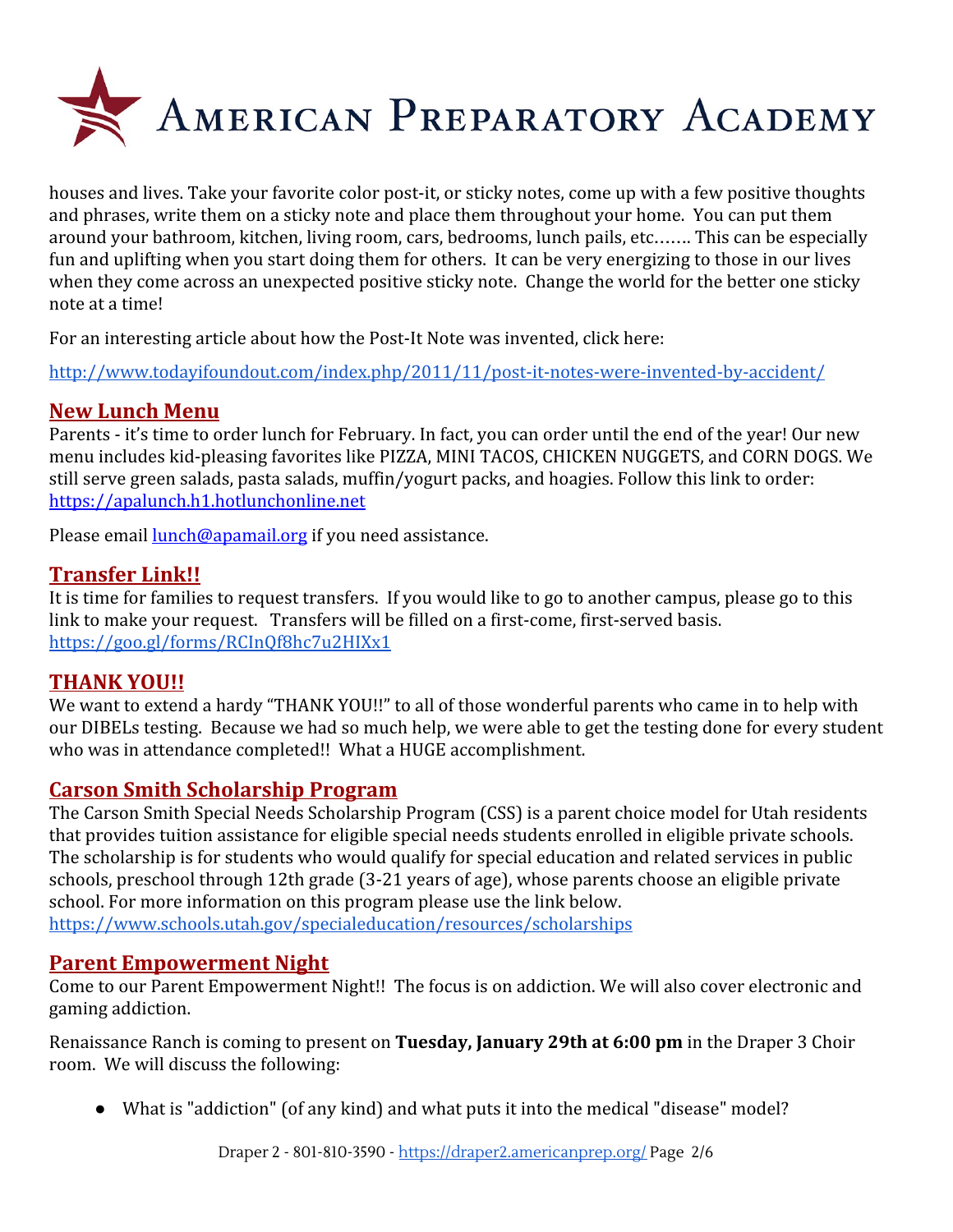

- How can one avoid addictions of any kind?
- How does one recognize an addiction?
- What to do if you recognize you or a loved one might be ensnared in an addiction
- Stories of a few people in recovery from addiction
- Field questions

#### **Presenters will be:**

Christian Smith, co-owner of Renaissance Ranch and in recovery.

Alema Harrington, SUDC (Substance Use Disorder Counselor), Voice of the Utah Jazz and in recovery himself.

Kim Patience, Recovering addict/alcoholic, admitting specialist at Renaissance Ranch Jon Redd, Recovering addict, SUDC, specializing in helping people get help for addictions.

## **\*Vision Screenings**

We will be conducting vision screenings for all students on February 7, 2019, at the D2 Campus. The students will be given a distance vision test to see if they can see at a 20/30 level. If a student fails, you will receive a referral letter with more instructions.

Vision screening is not a substitute for an eye examination by an eye-care specialist, and it is important that your child see an eye-care specialist once a year to evaluate eye health.

If you do not wish your child to participate in the screening program, please pick up an exemption form at the Elementary Office.

We need LOTS of parent volunteers to assist with vision screenings. A short 5-minute training is provided, and this is a great way to get in your volunteer hours! This is not a volunteer opportunity that will work to bring small children.

Please contact Karen Thelin at kthelin@apamail.org or 801-494-7446 with questions or if you are available to volunteer, or sign up on the signupgenius link here<https://www.signupgenius.com/go/70A054DA9AA2BA2FD0-d2vision>

## **\*Family Support Organization - Volunteer Opportunities**

#### By: Nicole Harman

Staff Appreciation is quickly coming up! There are 132 staff members at Draper 2 and we want to give them a week full of yummy food and thank you's. Thank you to everyone who has helped so far by purchasing items for staff appreciation. New items have been added to the signup, so please take a look at it again. All items are due by January 28th and can be dropped off at the front office.

#### *Please label them FSO/Staff Appreciation.*

<https://www.signupgenius.com/go/70a0d4ea8ab2fa4fe3-staff1>

If you own a restaurant or food service, and are willing to donate or if you have any questions , please send us an email. [nharman@apamail.org](mailto:nharman@apamail.org)

We are also in need of help putting the daily thank you's together, decorating our great school and helping with the staff luncheon on February 14th. All of the supplies for the daily thank you's will need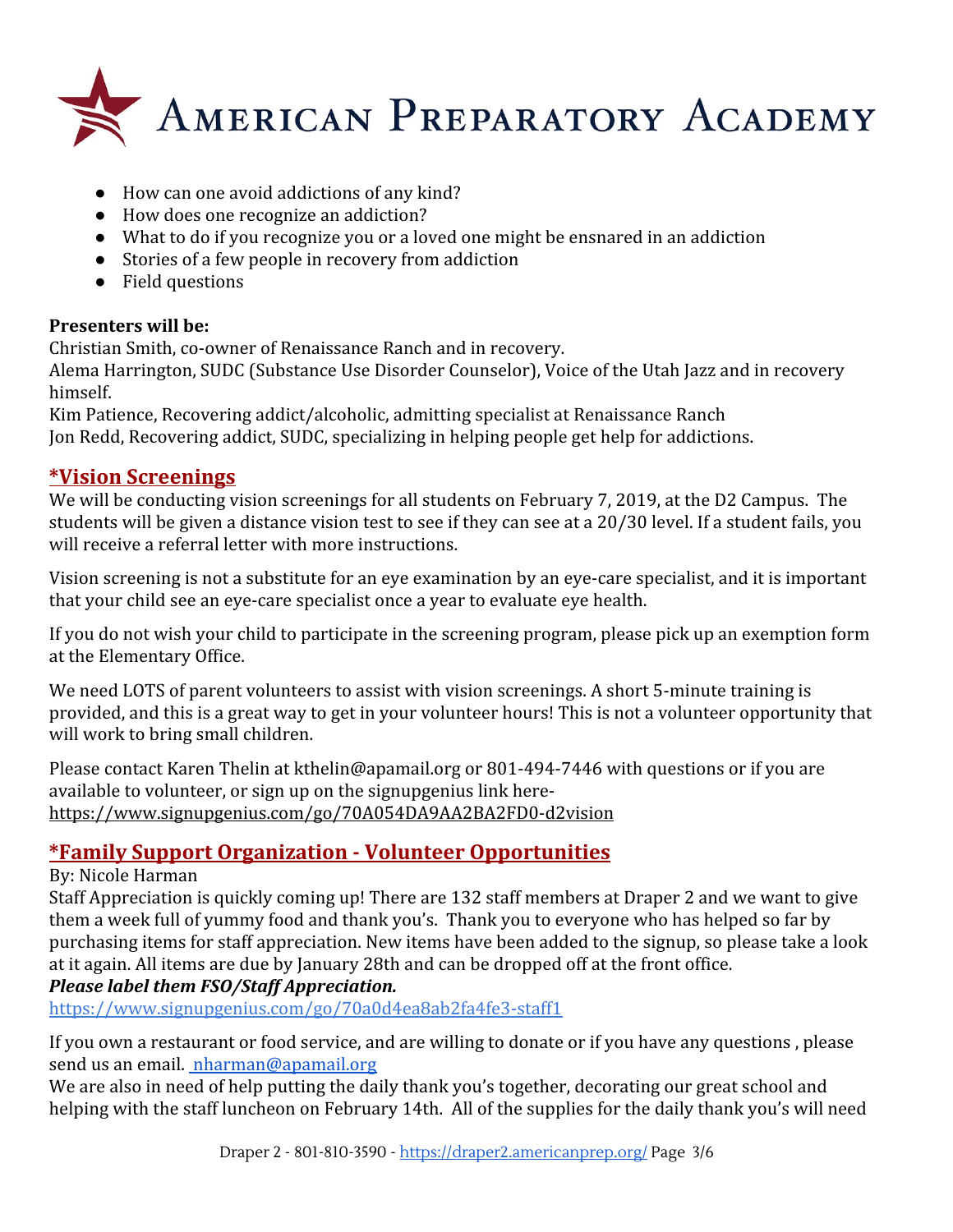

to be picked up on Friday, February 1st either between 8:00-9:00 am or 1:30-3:00 pm in the lobby at Draper 2 and returned to the school no later than February 7th.

<https://www.signupgenius.com/go/70a0d4ea8ab2fa4fe3-volunteers>

An opportunity to be creative and get volunteer hours... sounds great to me! If that sounds good to you, then please sign up to recognize our staff by helping to decorate the school. If you need ideas, try googling "around the world" teacher appreciation ideas. <https://www.signupgenius.com/go/70a0d4ea8ab2fa4fe3-door>

#### **\*Volunteer Breakfast**

Have you contributed 20 hours to the school already? If so, please come to our Volunteer Breakfast, Friday, Feb. 1st from 7:45-8:45 am to enjoy some breakfast provided by our administrative and FSO staff and get a volunteer lanyard. These volunteer lanyards are a way for us to know and recognize the many parent volunteers that make our school so great! Even if you have not recorded your hours, please come so we can help get your hours recorded and also get your Volunteer Lanyard. We are excited to share these new lanyards with our many parent volunteers.

Have you not yet contributed your volunteer hours and want to know how to get involved with our school? Then please come to our Volunteer Breakfast. There will be breakfast provided by our Administrative and FSO staff and tables where you can find out more about the different volunteer opportunities in the school. Come join us for breakfast, meet other parents and find out ways to become involved!

## **\*Lunar Eclipse-Sunday, January 20th**

We are less than 2 weeks away from a total lunar eclipse! And it isn't in the wee hours of the morning, but it is a little late!!! Unlike a solar eclipse, you don't need anything special to view a lunar eclipse . . . just clear skies and your eyeballs!! You may want to bundle up, depending on where you are. :)

The eclipse starts at 8:33 pm MST with barely anything noticeable as the moon begins its journey into Earth's shadow. The total phase starts at 9:41 pm and ends at 10:43 pm MST. During the total phase is when people can often see an orange or reddish tinge to the moon, which some refer to as a "blood moon." The coloring has to do with the light from the sun being refracted through the atmosphere. Only the red wavelengths make it, which gives the moon the reddish coloring. The entire duration of the eclipse will be visible!!

The LUNAR ECLIPSE January 20, 2019 Starts: 8:33 pm MST Totality: 9:41 pm MST Totality Ends: 10:43 pm MST Partial Eclipse Ends: 11:50 pm (these times are for everyone located in the entire time zone)

Cross your fingers for clear skies!!!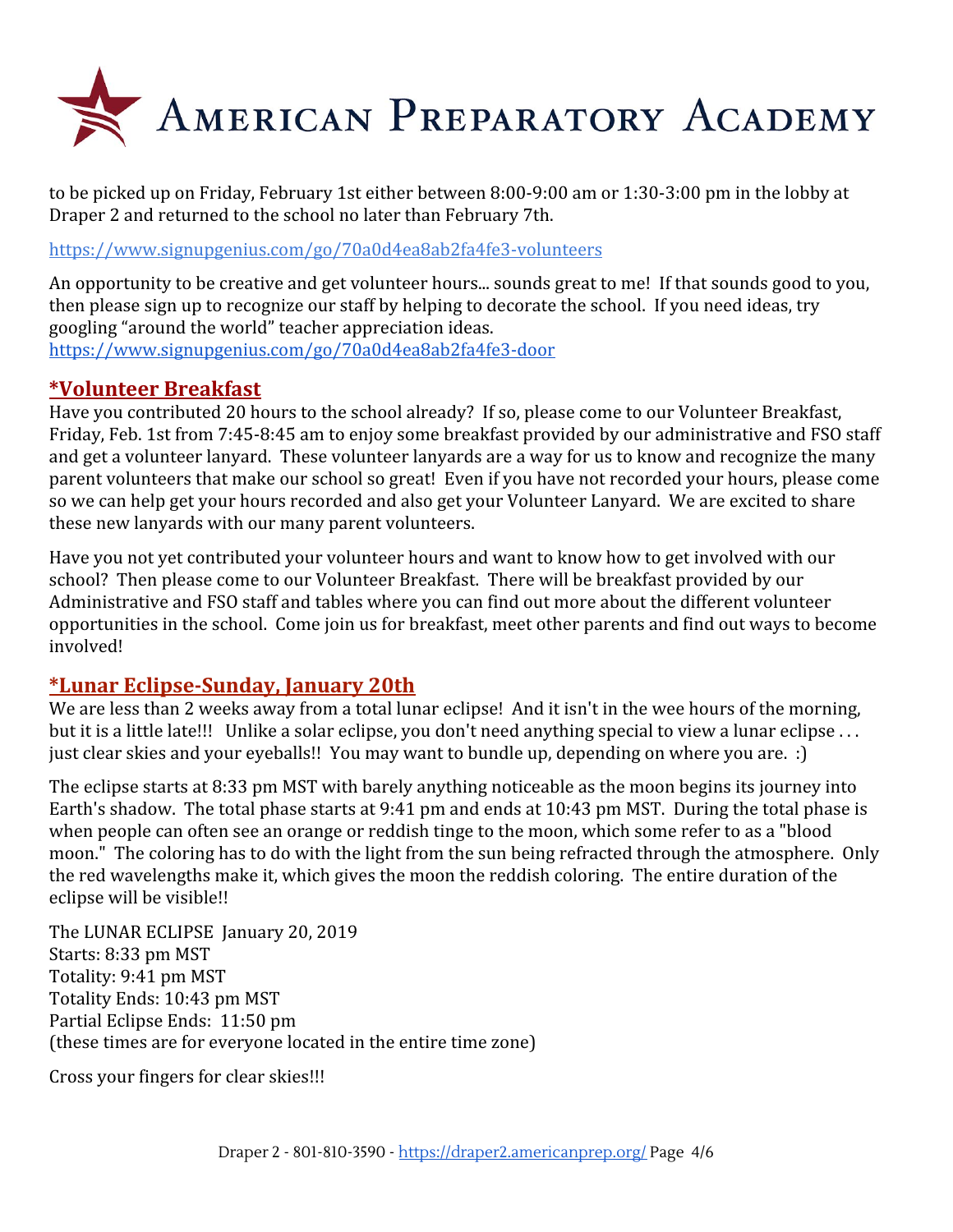

## **Character Development**

#### by Mandy Brown

The 5th Grade Celebration Event was a great success yesterday! Students were able to practice and master very important skills about how to be a good guest at a party. Students learned:

- \*how to serve and cut food appropriately;
- \*how to work together as a team;
- \*how to use their Voice for good; and
- \*how to enter into the spirit of the party.

Thank you to all parents for your support by making sure your student could attend this event. A big thanks to all of our amazing parent volunteers! These events would not be possible without you or your students!

> *We look forward to our 6th grade event next week! Reminder: it is Thursday, January 24th from 1:00 until 3:30 pm (late pick up).*

#### **Carpool Corner**

Recently, we have received from parent feedback about a situation that has been happening during our peak carpool pick up times. Sometimes it might be tempting to avoid going around the soccer field and to try and make a u-turn in our driveway on the north side of the Draper 2 building. What once started as only a couple of cars has spread so that more and more parents have been trying to avoid going around the soccer field and making a u-turn in our driveway. This has created a dangerous situation and even blocking our Fire Lane and the other lanes of traffic. Please, **always** go around the soccer field during our peak carpool times. Thank you for your cooperation!

## **\*\*After School Activities**

These are our currently scheduled after-school activities and the start dates. Information about each of these programs can be found in the flyers on our web-site and the attached links:

#### *Mondays:*

#### Chess Club, **Starts on Jan. 14th**

K-6 3:30-4:30 pm We are still in need of parent volunteers. Please contact Mr. McVicar mailto: kmcvicar@apamail.org

#### *Tuesdays:*

Play Well Lego STEM Classes, **Starts on Jan. 23** K-1 Intro. 3:30-5:00 pm <https://play-well-registration.com/registration/new/73910> 2-5 Challenge 3:30-5:00 pm <https://play-well-registration.com/registration/new/73911>

#### *Wednesdays:*

Learning through Robotics, **Starts on Jan. 9th** 1-2 2:30-3:30 pm <http://www.roboticstem.com/sign-up/>